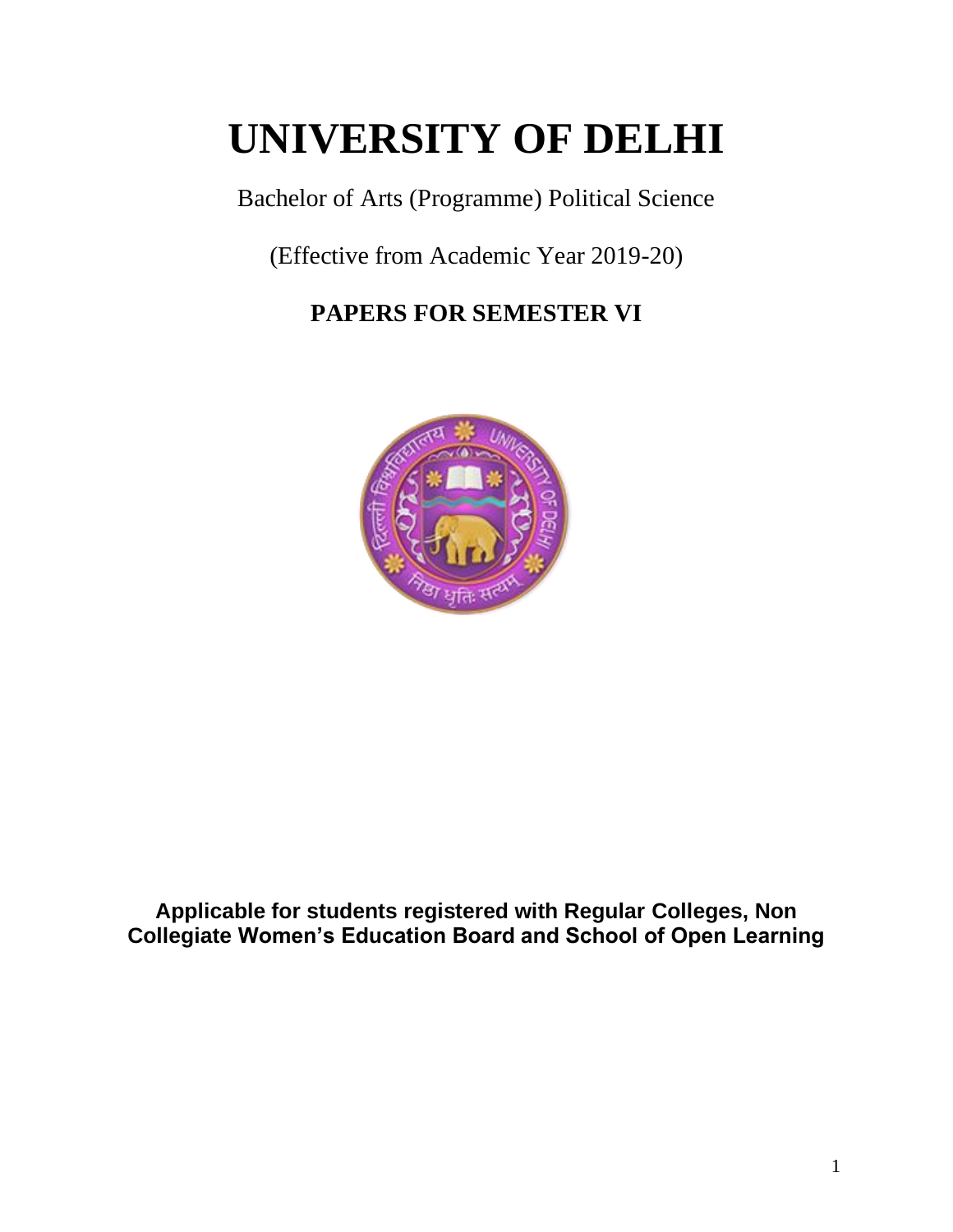### **List of Papers and Courses for Semester VI**

### **Ability Enhancement (Elective) Skill Based Course**

1. Conflict and Peace Building

### **Discipline Specific Elective Course**

- 1. Democracy and Governance
- 2. Understanding Globalization

### **Generic Elective Courses (Interdisciplinary)**

1. Human Rights, Gender and Environment

### **Semester-wise Distribution of Courses**

| S.<br>NO. | <b>Course</b>                                                               |                                          | Paper                                        |                    |  |
|-----------|-----------------------------------------------------------------------------|------------------------------------------|----------------------------------------------|--------------------|--|
|           | <b>SEMESTER - VI</b>                                                        |                                          |                                              |                    |  |
| 6.1       | <b>Skill Based - 4</b>                                                      | <b>Ability Enhancement</b><br>(Elective) | <b>Conflict and</b><br><b>Peace Building</b> | <b>AEEC</b><br>(4) |  |
| 6.2       | Discipline Specific<br><b>Elective Course-I</b><br><b>Political Science</b> |                                          | A) Democracy<br>and Governance               | DSE <sub>1B</sub>  |  |
|           |                                                                             |                                          | B) Understanding<br>Globalization            |                    |  |
| 6.3       | Discipline Specific<br>Elective Course - II                                 | <b>From Second</b><br>Discipline/Subject |                                              | DSE <sub>2B</sub>  |  |
| 6.4       | Generic Elective - II<br>(Interdisciplinary)<br><b>Any One</b>              |                                          | Human Rights,<br>Gender and<br>Environment   | <b>GE II</b>       |  |
|           |                                                                             | <b>From Second</b><br>Discipline/Subject |                                              |                    |  |

B.A (Prog.) Political Science Courses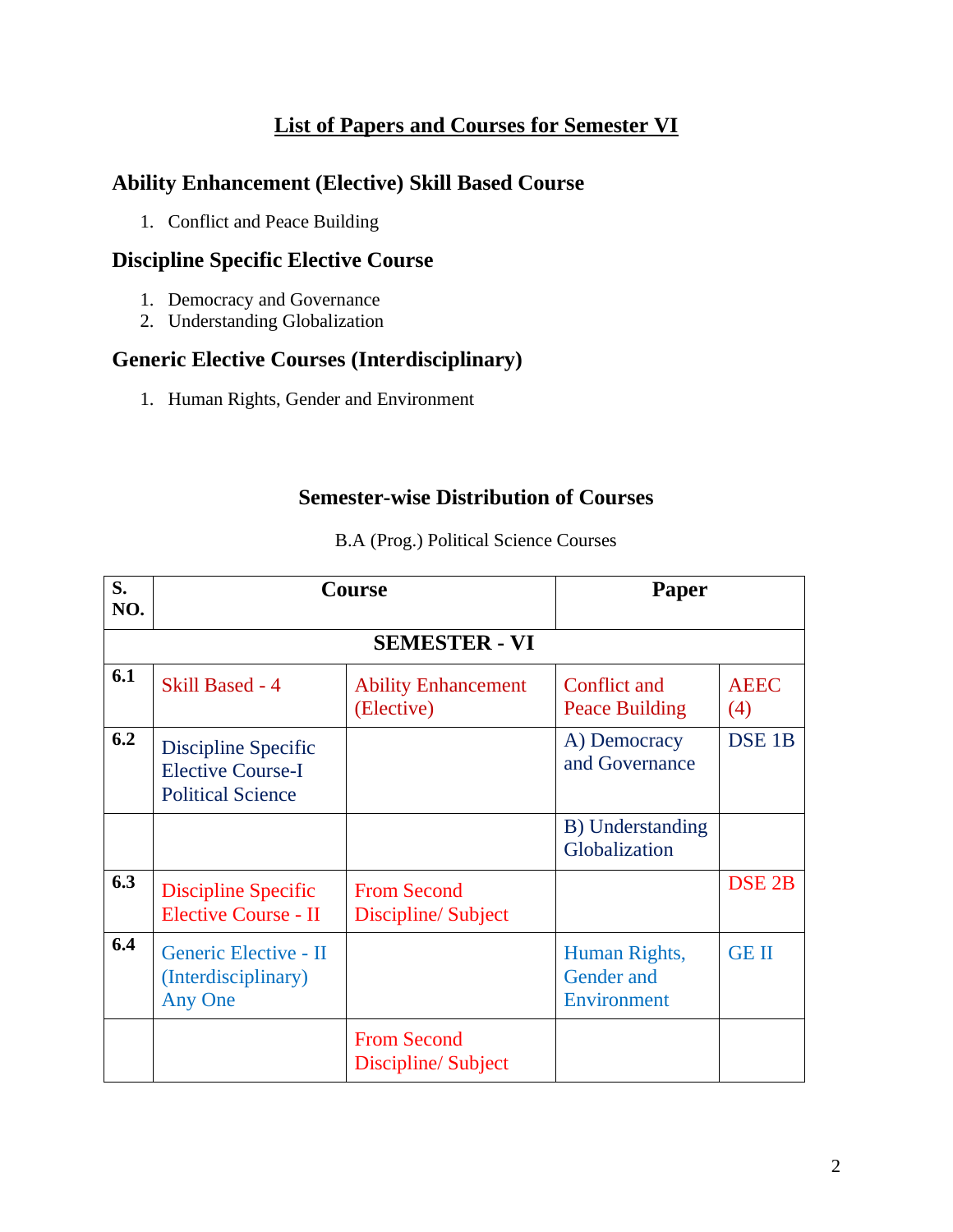## **Courses for B.A. (Programme) Political Science**

### **Discipline Specific Elective Courses**

### **3. Democracy and Governance (62327602) Discipline Specific Elective - (DSE) Credit:6**

### Course Objective

This course aims to explain the relationship between the institutional aspects of democracy, the constitutional framework within which they are expected to function, and the manner in which political economy and political development, and civil society and social movements have an impact on patterns of governance. It further aims to give students the conceptual tools to understand how democracy as a model of governance can be complimented by institution building.

### Course Learning Outcomes

On successful competition of the course, the students will be able to:

- Demonstrate knowledge of the constitutional structure of democracy in India
- Demonstrate knowledge of the working of the democratic institutions of governance such as Parliament, Courts, etc.
- Show awareness of policy making process within democratic institutions
- Show awareness of institutional practices of regulation, lobbying, etc.

### Unit 1

### **Structure and Process of Governance (15 Lectures):**

Indian Model of Democracy, Parliament, Party Politics and Electoral behaviour, Federalism, The Supreme Court and Judicial Activism, Units of Local Governance (Grassroots Democracy) Political Communication - Nature, Forms and Importance

### Unit 2

### **Ideas, Interests and Institutions in Public Policy (25 Lectures)**

a. Contextual Orientation of Policy Design

b. Institutions of Policy Making

c. Regulatory Institutions: SEBI, TRAI, Competition Commission of India, Corporate Affairs d. Lobbying Institutions: Chambers of Commerce and Industries, Trade Unions, Farmers Associations, etc.

### Unit 3

### **Contemporary Political Economy of Development in India (10 Lectures):**

Policy Debates over Models of Development in India, Recent trends of Liberalisation of Indian Economy in different sectors, E‐governance.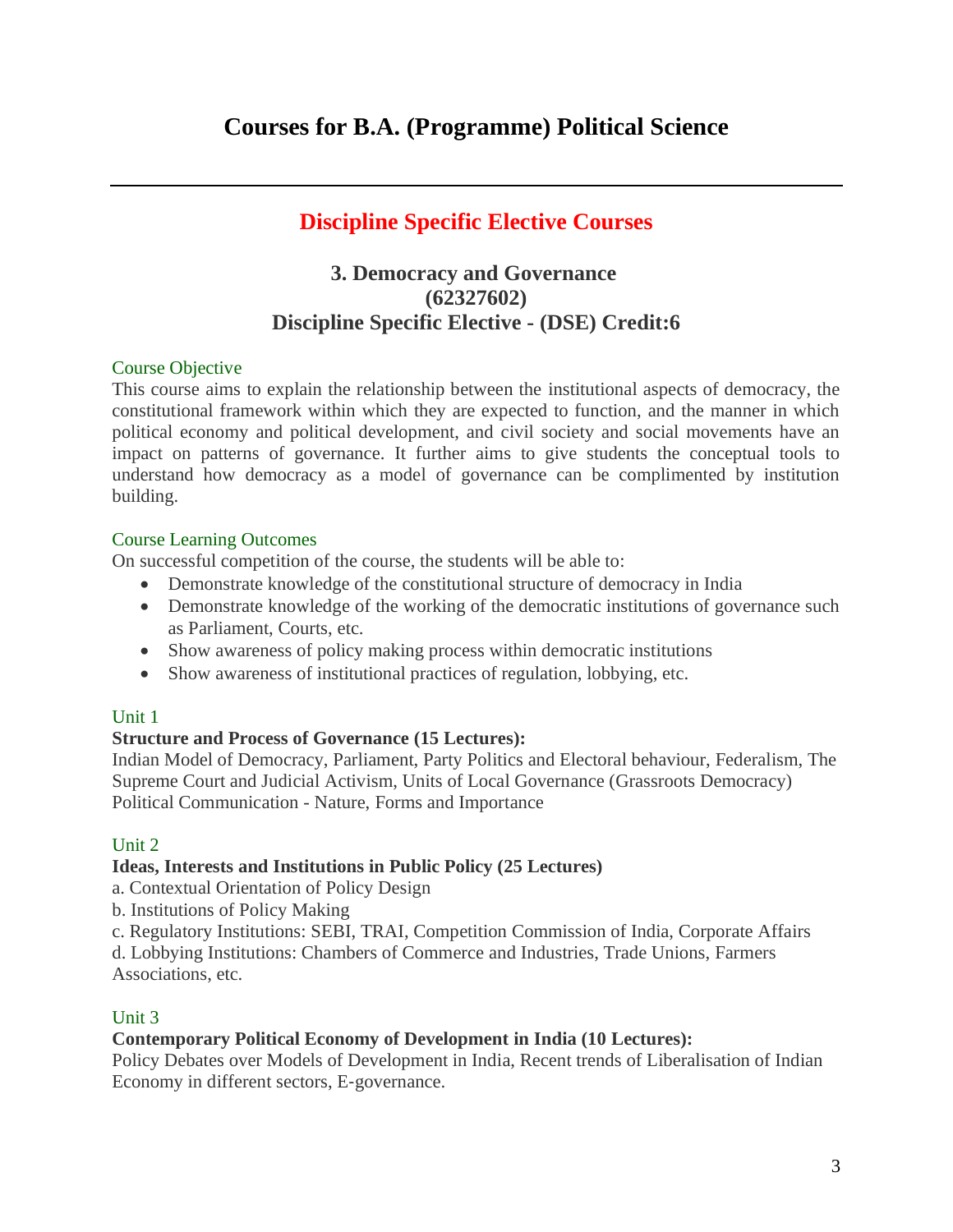### Unit 4

### **Dynamics of Civil Society (10 Lectures):**

New Social Movements and Various interests, Role of NGO's, Understanding the political significance of Media and Popular Culture.

### References

Agarwal B, Environmental Management, Equity and Ecofeminism: Debating India's Experience, Journal of Pesant Studies, Vol. 25, No. 4, pp. 55‐95.

Atul Kohli (ed.), The Success of India's Democracy, Cambridge University Press, 2001.

Corbridge, Stuart and John Harris, Reinventing India: Liberalisation, Hindu Nationalism and Popular Democracy OUP, 2000.

J. Dreze and A. Sen, India: Economic Development and Social Opportunity,Clarendon, 1995

Saima Saeed, Screening the Public Sphere: Media and Democracy in India,2013 Nick Stevenson, Understanding Media Cultures, 2002

Fuller, C.J. (ed.) Caste Today, Oxford University Press, 1997

Himat Singh, Green Revolution Reconsidered: The Rural World of Punjab, OUP, 2001.

Jagdish Bhagwati, India in Transition: Freeing The Economy, 1993.

Joseph E. Stiglitz, Globalisation and its Discontents, WW Norton, 2003.

Patel, I.G., Glimpses of Indian Economic Policy: An Insider View, OUP, 2002.

Rajni Kothari and Clude Alvares, (eds.) Another Revolution Fails: an investigation of how and why India's Operation Flood Project Touted as the World's Largest Dairy Development Program Funded by the EEC went off the Rails, Ajanta, New Delhi, 1985.

Smitu Kothari, Social Movements and the Redefinition of Democracy, Boulder, Westview, 1993.

Qah, John S.T., Curbing Corruption in Asia: A Comparative Study of Six Countries, Eastern University Press, 2003.

Vasu Deva, E-Governance In India: A Reality, Commonwealth Publishers, 2005

M.J. Moon, The Evolution of Electronic Government Among Municipalities: Rhetoric or Reality, American Society For Public Administration, Public Administration Review, Vol 62, Issue 4, July –August 2002

Pankaj Sharma, E-Governance: The New Age Governance, APH Publishers, 2004

Pippa Norris, Digital Divide: Civic Engagement, Information Poverty and the Internet in Democratic Societies, Cambridge: Cambridge University Press, 2001.

Ghanshyam Shah [ed.], Social Movements and The State, Sage Publication, 2002

Su H. Lee, Debating New Social Movements: Culture, Identity, and Social Fragmentation, Rawat Publishers, 2010

S. Laurel Weldon ,When Protest Makes Policy : How Social Movements Represent Disadvantaged Groups, Michigan Publishers, 2011

Richard Cox, Production, Power and World Order, New York, Columbia University Press, 1987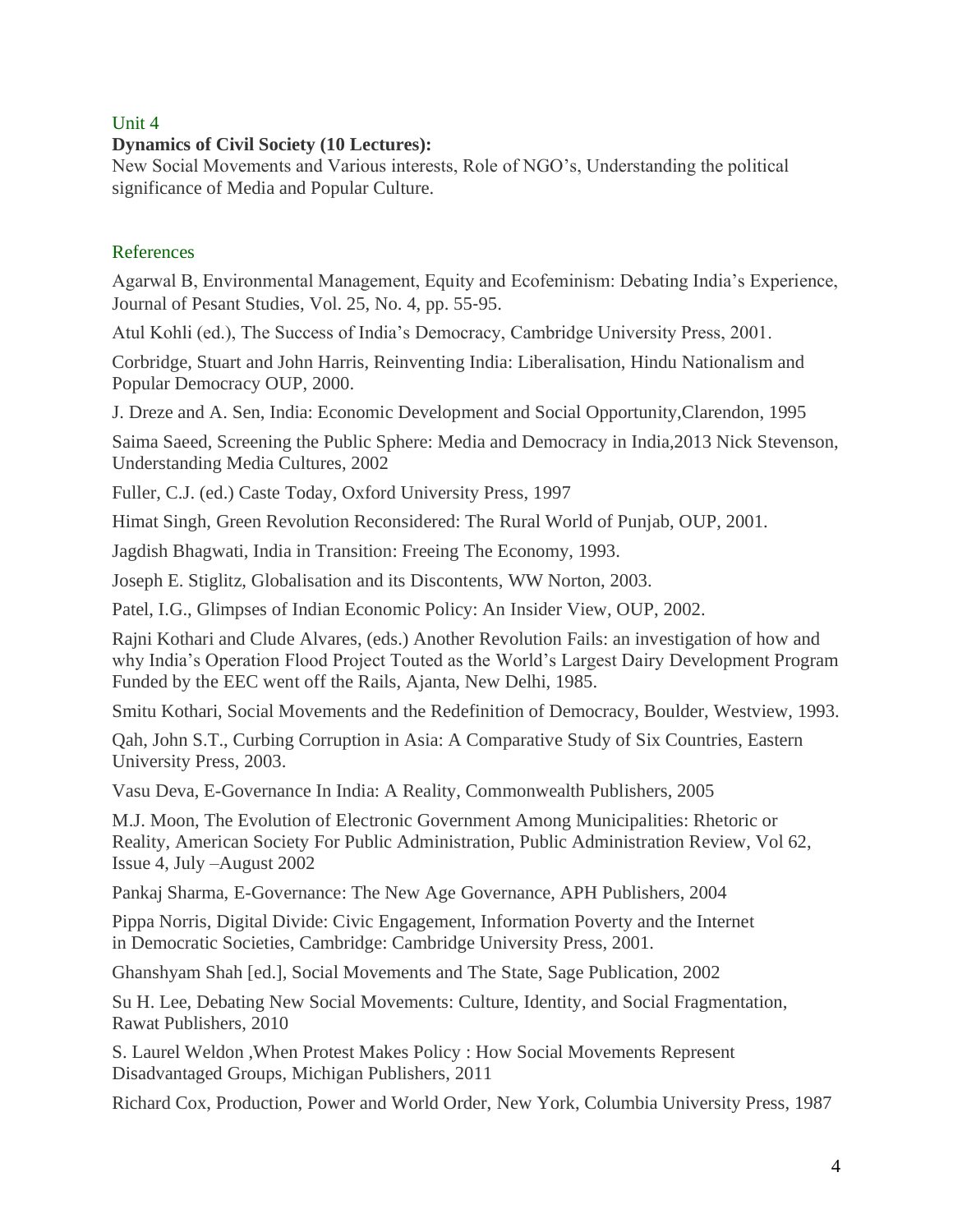### Additional Resources:

Baxi, Upendra and Bhikhu Parekh, (ed.) Crisis and Change in Contemporary India, New Delhi, Sage, 1994.

Bidyut Chakrabarty, Public Administration: A Reader, Delhi Oxford University Press, 2003.

Elaine Kamarck, Government Innovation Around the World: Occasional Paper Series, John F Kennedy School of Government, 2003

Kothari, Rajini, Politics in India, Delhi, Orient Longman, 1970.

Mackie, Gerry, Democracy Defended, New York, Cambridge University Press, 2003.

Mahajan, Gurpreet (ed.), Democracy, Difference and Social Justice, New Delhi, Oxford University Press, 2000.

Menon, Nivedita, (ed.), Gender and Politics in India, New Delhi, Oxford University Press, 2001.

Mohanty, Manoranjan, Peoples Rights: Social Movements and the State in the Third World, Sage, New Delhi, 1998.

Brass, Paul, Politics in India Since Independence, Hyderabad, Orient Longman, 1990.

Jenkins, Rob, Regional Reflections: Comparative Politics Across India's States, New Delhi, OUP, 2004.

Kochanek, Stanley, Business and Politics in India, Berkeley, University of California Press, 1974.

Sury, M.M, India : A Decade of Economic Reforms : 1991 –2001, New Delhi, New Century Publication, 2003.

Dye, Thomas R., Understating Public Policy, Prentice Hall NJ, 1984.

Dror, Y., Public Policymaking Reexamined, Leonard Hill Books, Bedfordshire, 1974.

### Teaching Learning Process

The teaching learning of this course is specifically designed to deliver its objective of understanding the process through functionality of the system. Classroom lectures, PowerPoint presentation along with Cooperative learning will be preferred tool to critically engage students in unraveling the complexities these systems are governed by.

### Assessment Methods

The functional, procedural, comprehensive understanding of students in this paper will be assessed by medium of internal evaluation in which students may be asked to prepare a group activity , present a case study in class or write a term paper on any of the theme according to course outline. Short quizzes conducted after completing every unit is quick way to assess students' reflexivity. Final end term written examination is another tool to assessment.

### Keywords

Democracy, Public Policy, Regulatory Institutions, Lobbying Institutions, Civil Society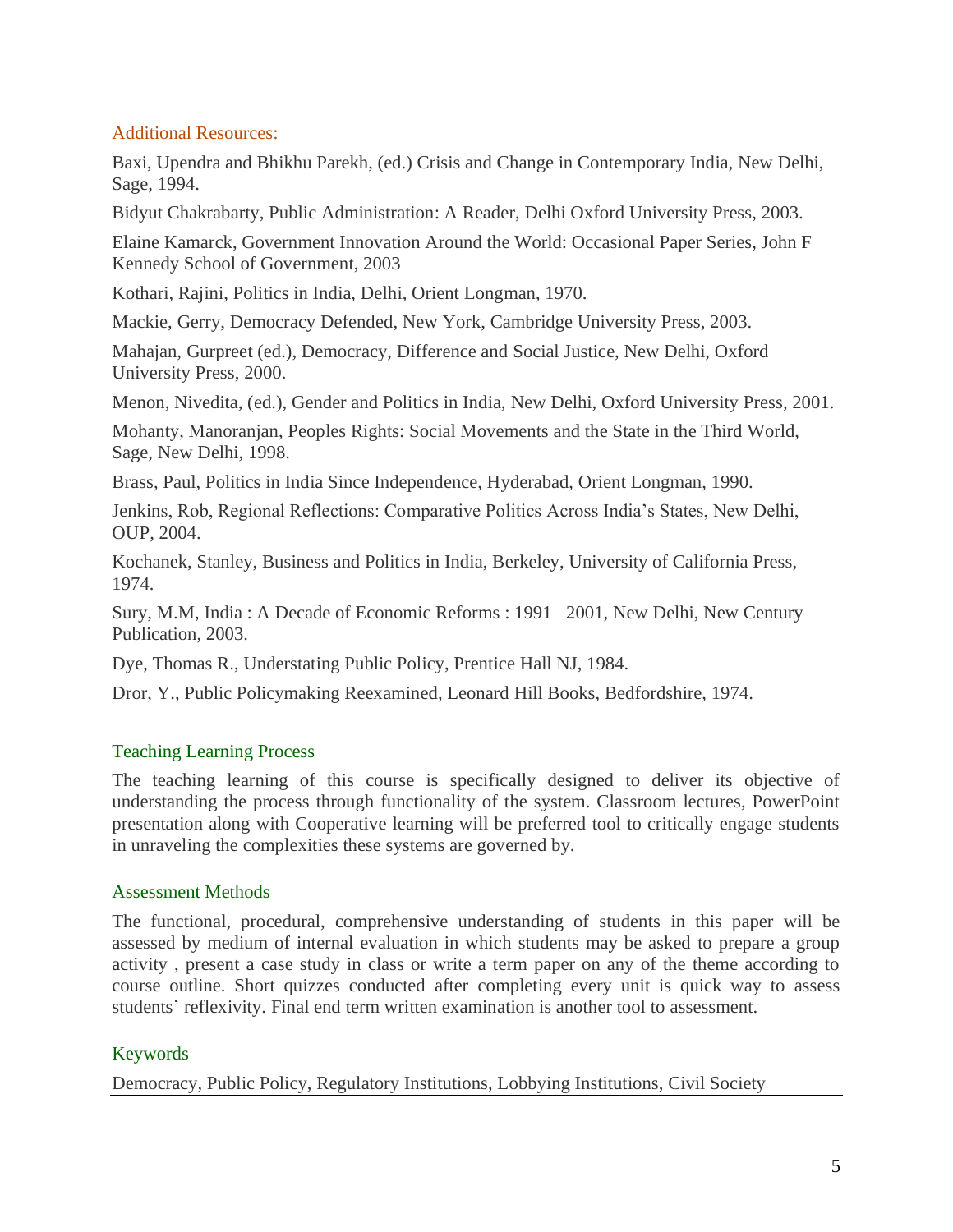### **4. Understanding Globalization (62327601) Discipline Specific Elective - (DSE) Credit:6**

### Course Objective

The Purpose of this course is to give students a basic understanding of what is meant by the phenomenon of globalization, its source and forms. In addition, students will obtain a familiarity with both key global actors and certain urgent problems that requires solutions and global level.

### Course Learning Outcomes

- The students will learn about meaning and significance of globalization in contemporary times.
- The course will enhance students' understanding on economic, political, technological and cultural dimensions of globalization.
- Understanding the role of global actors in the process of globalization will enhance students' knowledge on world actors like United Nations, World Trade Organization and G-77.
- Students will also learn about contemporary pressing issues like global warming, poverty& inequality and international terrorism.

### Unit 1

### **Globalization (9 Lectures)**

a) Meaning and Debate b) Dimensions: Economic, Political, Technological and Cultural

### Unit 2

### **Contemporary World Actors**

a) United Nations b) World Trade Organisation (WTO) c) BRICS d) MNCs, TNCs

### Unit 3

### **Contemporary World Issues (26 Lectures)**

a) Global Environmental Issues (Global Warming, Bio-diversity, Resource Scarcities)

- b) Global Justice
- c) International Terrorism

### References

J. Goldstein, (2006) International Relations, New Delhi: Pearson.

David Held and Anthony McGrew, et.al (1999) *Global Transformation: Politics, Economy and Culture*, Stanford, Stanford University Press.

David Held and Anthony McGrew (2003), eds., *the Global Transformations Reader: An Introduction to the Globalization Debate*, Malden, Polity Press.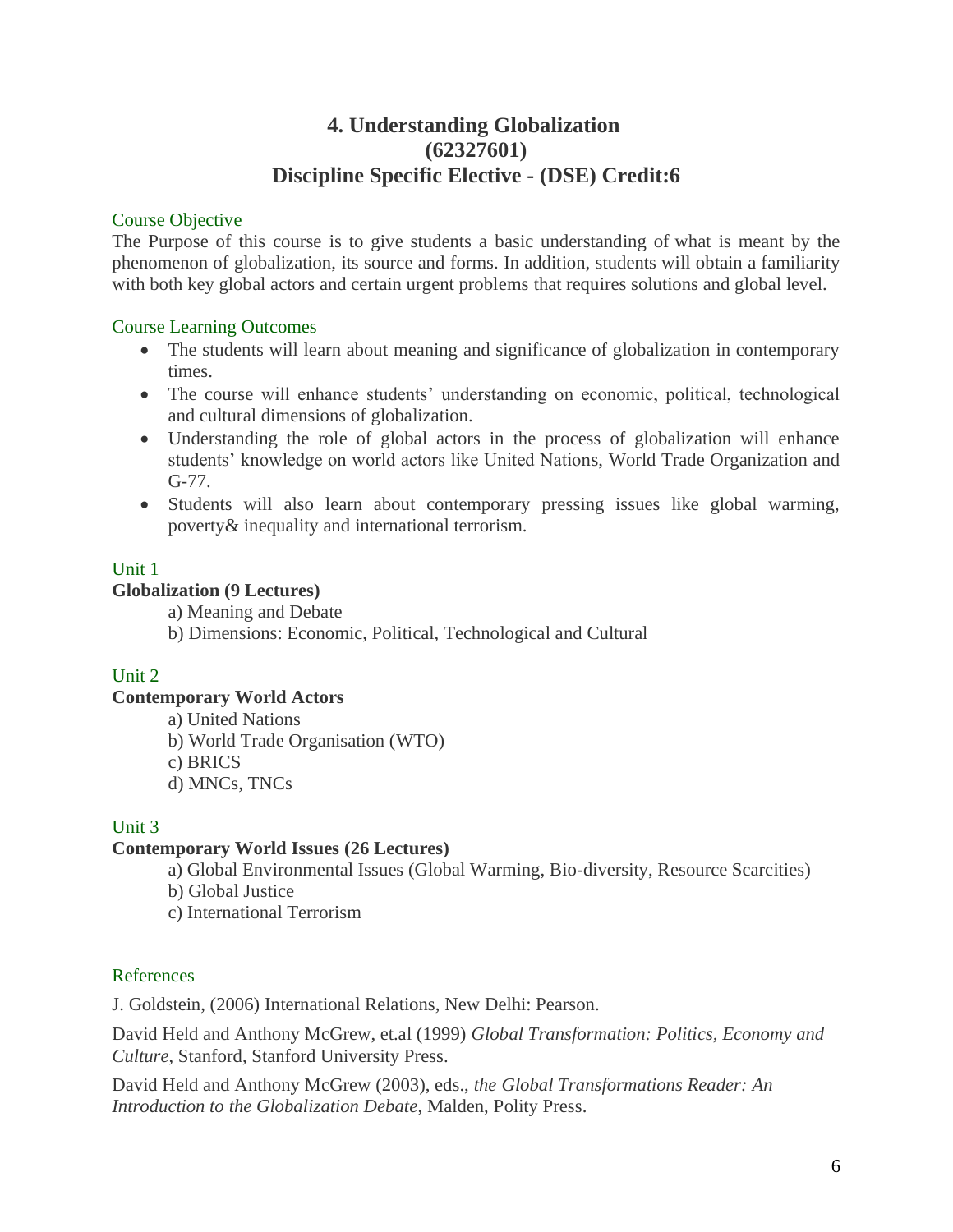Andrew Heywood (2011), *Global Politics,* New York: Palgrave-McMillan.

Lechner, F. J. and Boli, J. (eds.) (2004) The Globalization Reader. 2nd Edition. Oxford: Blackwell.

J. Baylis, Smith and Owens, eds. (2017) *The Globalization of World Politics: An Introduction to International Relations,* New York: Oxford University Press.

Joseph E. Stiglitz (2018), *Globalization and Its Discontents Revisited: Anti-Globalization in the Era of Trump*,New York: W.W. Norton & Company.

Jagdish Bhagwati (2007), *In Defense of Globalization*, Oxford, Oxford University Press.

Manfred B. Steger (2017) *Globalization: A Very Short Introduction,* New York: Oxford University Press.

Paul Hirst, G. Thompson and S. Bromley (2009), *Globalization in Question*, Malden, Polity Press.

John Clark (ed.), (2003) Globalizing Civic Engagement: Civil Society and Transnational Action, London, Earthscan.

Sanjeev Khagram, James Riker and Korthrxu Sikkink (ed.) (2002) Restructuring World Politics: Transnational Social Movements, MN, University of Minnesota Press.

Bernard Hoelkman and Michel Kostecki, the Political Economy of the World Trading System: From GATT to WTO, New York, OUP

Arjun Appadurai, (1996), Modernity at Large: Cultural Dimensions of Globalisation, University of Minnesota Press.

Deepak Nayyar (ed.) (2002), Governing Globalization: Issues and Institutions, Oxford University Press.

Held, David and Anthony Mc grew (ed.), (2003), The Global Transformation Reader: An introduction to the Globalization Debate, 2nd Cambridge, Polity Press, Blackwell Publishing.

Joseph E Stiglitz, (2002), Globalisation and its Discontents, US, W.W. Norton and Company.

Noreena Hertz, (2000)The silent take over: Global Capitalism and the death of Democracy, Praeger.

P.S., Chasek, Downie, D.L., and Brown, J.W., Fourth Edition (2006), *Global Environmental Politics* , Boulder: West view Press.

Nye Joseph S and John D. Donanu (ed.) (2000) Governance in a Globalizing World, Washington dc, Brooking Institution Press.

Tyler Cowen, (2000) Creative Destruction: How Globalization is changing the world's culture, New Jersey, Princeton University Press.

Held, D., Mc Grew, A. et al. (eds.) (1999) Global Transformations Reader. Politics, Economics *and Culture*, Stanford: Stanford University Press, pp. 1‐50.

Viotti, P. R. and Kauppi, M. V. (2007) International Relations and World Politics‐Security, *Economy, Identity.* Third Edition. Delhi: Pearson Education, pp. 430‐450.

Baylis, J. and Smith, S. (eds.) (2011) The Globalization of World Politics: An Introduction to *International Relations.* Fourth Edition. Oxford: Oxford University Press, pp. 312‐329;50‐385; 468‐489.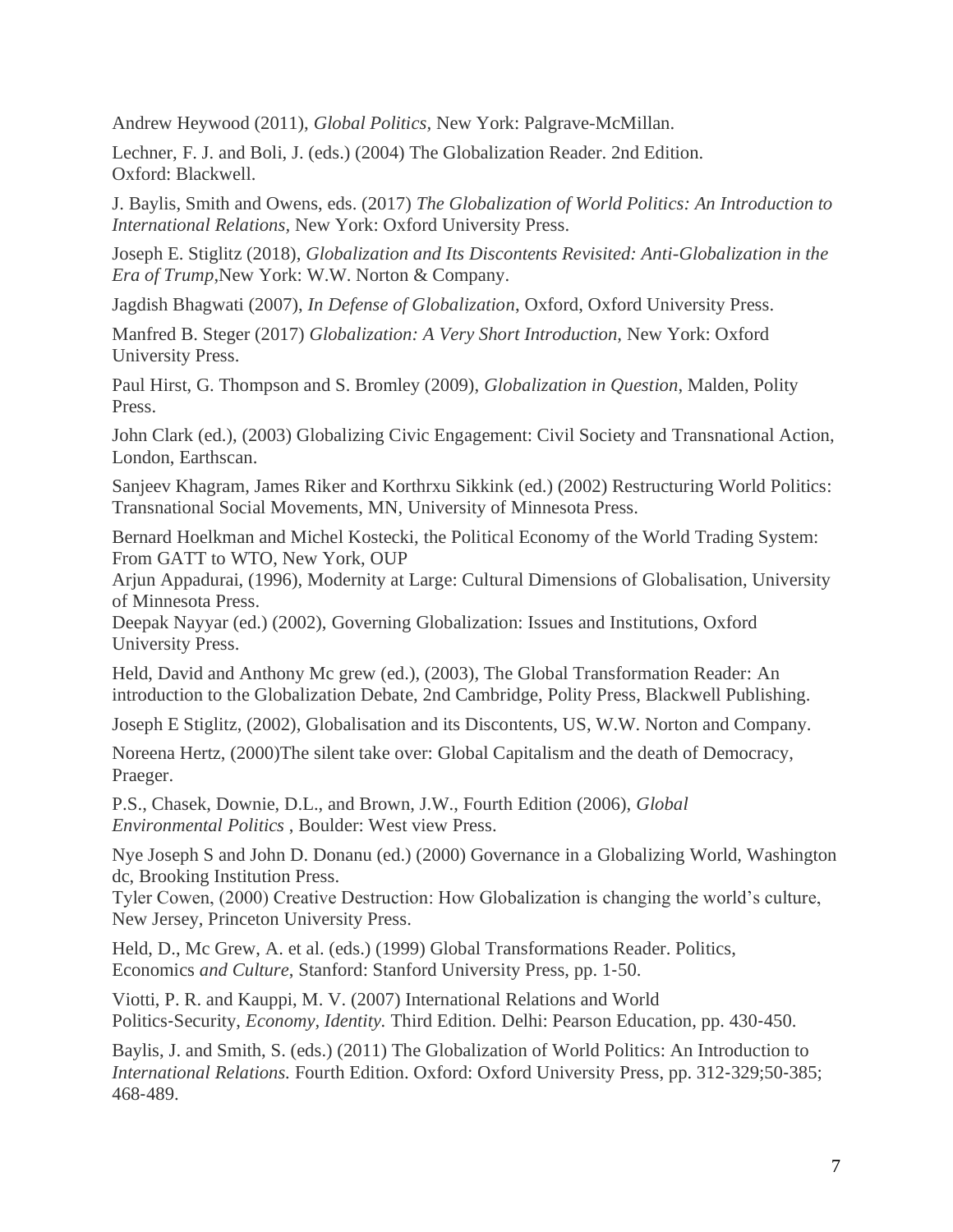Tickner, J.A. (2008) 'Gender in World Politics', in Baylis, J. and Smith, S. (eds.) *The Globalization of World Politics: An Introduction to International Relation. 4th Edition.* Oxford: Oxford University Press.

Taylor, P. and Grom, A.J.R. (eds.) (2000) The United Nations at the Millennium. London: Continuum. pp. 1‐20.

### Additional Resources:

### **Classic Readings**

Michael Hardt and Antonio Negri( 2001), *Empire,* USA, Harvard University Press.

Jagdish Bhagwati (2004), *In defense of Globalization*, New York, Oxford University Press.

Paul Hirst, Graham Thompson and Simon Bromley (1996), *Globalization in Question: The International Economy and the Possibility of Governance,* Polity Press.

### **Additional Readings**

Keohane Robert and Joseph S. Nye Jr. (Spring 2002), "Globalization: What is new, what is not", *Foreign Policy*, No.118. pp. 104-119, Washington. Newsweek Interactive, LLC.

Marc Lindenberg and Coralie Bryant, Going Global: Transforming Relief and Development NGOs, Bloomfield, Kumarian Press.

Sen, A. (2006) *Identity and Violence: Illusion and Destiny.* London: Penguin/Allen Lane, ch.7, pp.130-148.

### **Readings in Hindi**

पुष्पेश पन्त (2016), *भ मंडलीकरण एवं भारत*, दिल्ली: एक्सेस पब्लिशिंग.

### Teaching Learning Process

The primary motive of the teaching-learning process in this course is to enhance students understanding on different dimensions of globalization and also their knowledge about world actors like United Nations, World Trade Organization and G-77 and on issues like global warming, poverty and inequality and international terrorism. In this course the teaching process would include a combination of different pedagogic tools like class lecture, class discussion, class presentations, group discussion and debates. The students will also learn through powerpoint presentations and film screening. The teaching-learning process would also focus on regular revision through different methods like holding quiz after the end of every unit, dividing the class into different groups based on different ideologies in the discipline and holding a free debate amongst them on different issues relevant for the course. Students will also be asked to do small write-ups on a question or a topic given to them based on their understanding of the problem/issue after completing every unit.

### Assessment Methods

Students will be assessed at different stages during the completion of this course. They will be assessed on the basis of their performance in group discussions after completion of every unit, class presentations and one assignment on a given topic.

### Keywords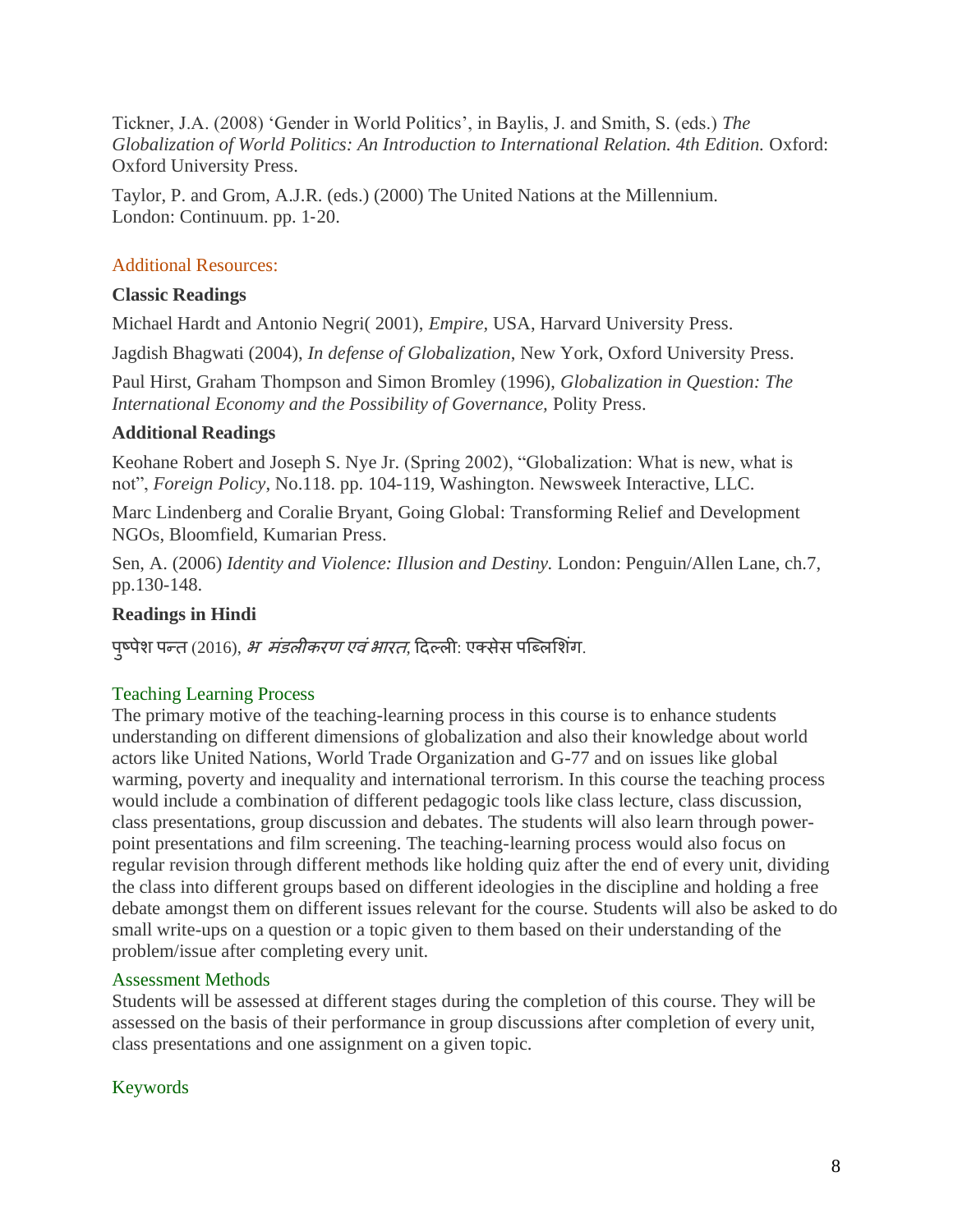Globalization, World Actors, Global Warming, Global Justice, Terrorism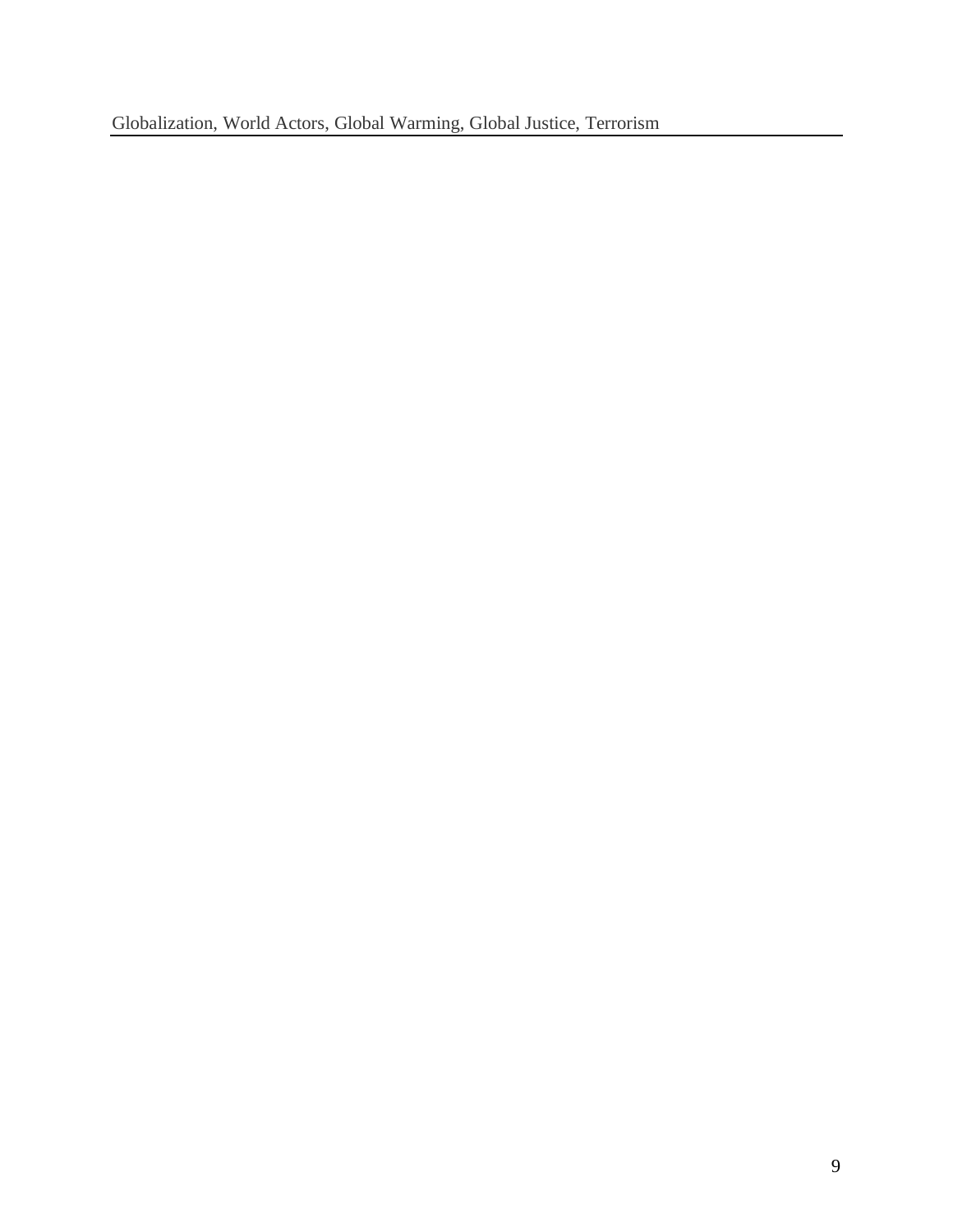### **Generic Elective Course**

### **G2 - Human Rights Gender and Environment (62325602) Generic Elective - (GE) Credit:6**

#### Course Objective

This course aims at enabling the students to understand the issues concerning the rights of citizens in general and the marginalized groups in particular, and assess the institutional and policy measures which have been taken in response to the demands of various movements. Conceptual dimensions, international trends and the Indian experience form the contents of the course.

#### Course Learning Outcomes

- The study of the course will equip the students with theoretical and conceptual understanding of caste, gender, ethnicity and class as distinct categories and their interconnections.
- The course will further analyse socio-economic and political problems of marginalised groups in society such as women, Dalits, minorities and adivasis and repercussions of globalisation on them.
- The paper will enhance understanding on the meaning of human rights, universalization of human rights and human rights institutions in India.
- The course will equip students with a conceptual understanding of gender and patriarchy, and issues of women's political participation and rights in India.
- The paper will enhance knowledge on the concept of sustainable development, and national and international programmes and policies on environment.

### Unit 1

### **Understanding Social Inequality**

a) Caste, Gender, Ethnicity and Class as distinct categories and their interconnection b) Globalisation and its impact on workers, peasants, Dalits, Adivasis and women

#### Unit 2

### **Human Rights**

a) Human Rights: Meaning and Evolution

b) UN Declarations and Covenants

c) Human Rights and Citizenship Rights

d) Human Rights and the Indian Constitution

e) Human Rights, Laws and Institutions in India; the role of the National Human Rights Commission.

f) Human Rights of Marginalized Groups: Dalits, Adivasis, Women, Minorities and Unorganized Workers.

g) Consumer Rights: The Consumer Protection Act and grievance redressal mechanisms.

h) Human Rights Movement in India.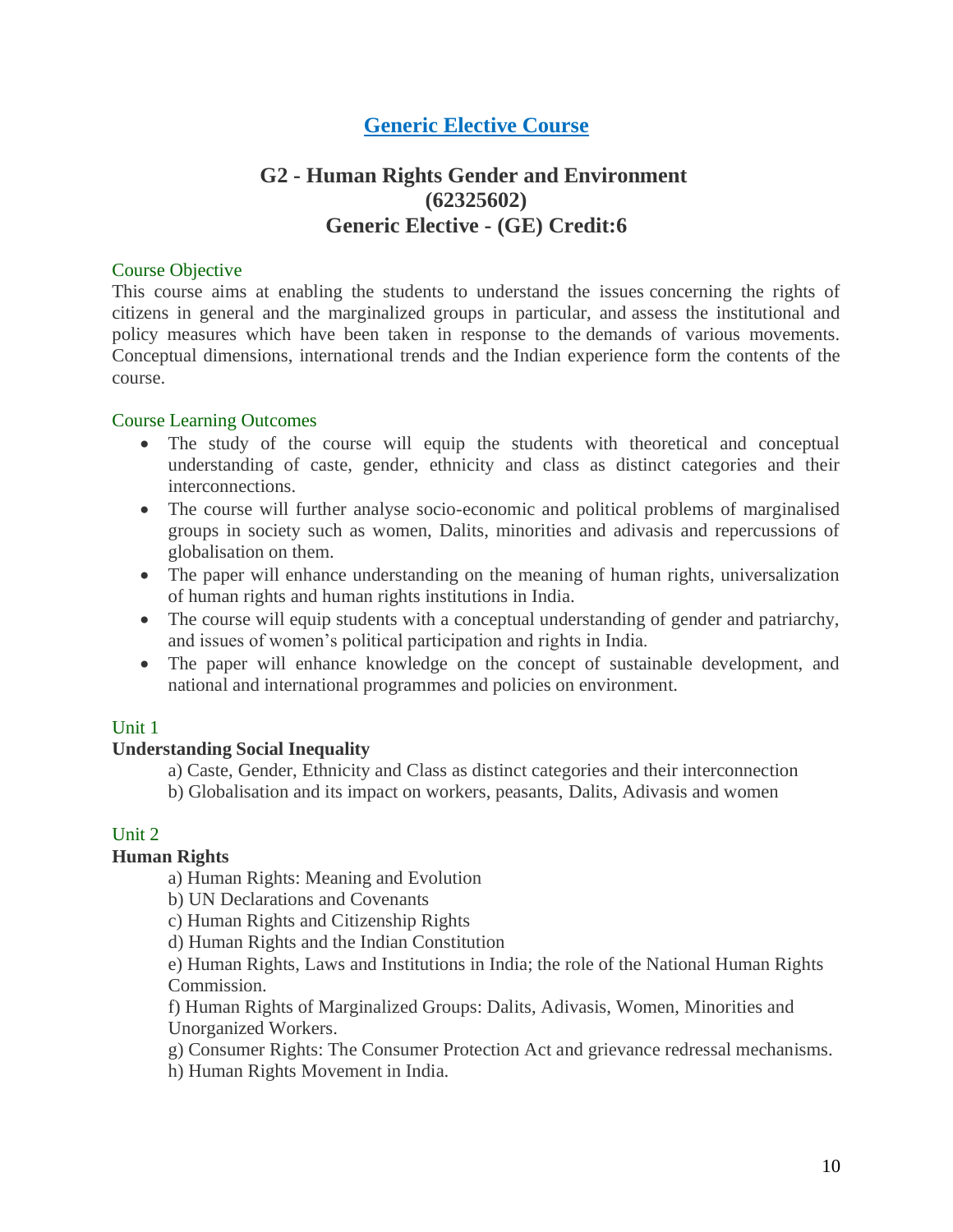#### Unit 3 **Gender**

a) Analysing Structures of Patriarchy

- b) Gender, Culture and History
- c) Economic Development and Women
- d) The issue of Women's Political Participation and Representation in India
- e) Laws, Institutions and Women's Rights in India
- f) Women's Movements in India

### Unit 4

### **Environment**

- a) Environmental and Sustainable Development
- b) UN Environment Programme: Rio, Johannesburg and after.
- c) Issues of Industrial Pollution, Global Warming and threats to Bio diversity
- d) Environment Policy in India
- e) Environmental Movement in India

### References

Tripathy, Radhanath (ed.) (2019) Human Rights, Gender and the Environment, New Delhi: Scholartech Press.

Priyam, Manisha; Banerjee, Madhulika and Menon, Krishna (2009) Human Rights, Gender and the Environment, New Delhi: Pearson.

Motilal, Shashi and Nanda, Bijayalaxmi (2006) Human Rights, Gender and the Environment, New Delhi: Allied Publishers.

G. Omvedt, (2002) 'Ambedkar and After: The Dalit Movement in India', in G. Shah (ed.) Social Movements and the State, New Delhi: Sage Publications, pp. 293-309.

G. Omvedt, (2012) 'The Anti-caste Movement and the Discourse of Power', in N. Jayal (ed.) Democracy in India, New Delhi: Oxford India Paperbacks, sixth impression, pp.481-508.

A. Roy, (2010) 'The Women's Movement', in N.Jayal and P. Mehta (eds.) The Oxford Companion to Politics in India, New Delhi: Oxford University Press, pp.409-422.

Baxi, Upendra (2002), The Future of Human Rights, Oxford University Press, Delhi.

Beteille, Andre (2003), Antinomies of Society: Essays on Ideology and Institutions, Oxford University Press, Delhi.

Haragopal, G. (1997) The Political Economy of Human Rights, Himachal Publishing House, Mumbai.

J. Hoffman and P. Graham, (2006) 'Human Rights', Introduction to Political Theory, Delhi, Pearson, pp. 436-458.

D. O'Byrne, (2007) 'Theorizing Human Rights', in Human Rights: An Introduction,Delhi, Pearson, pp.26-70.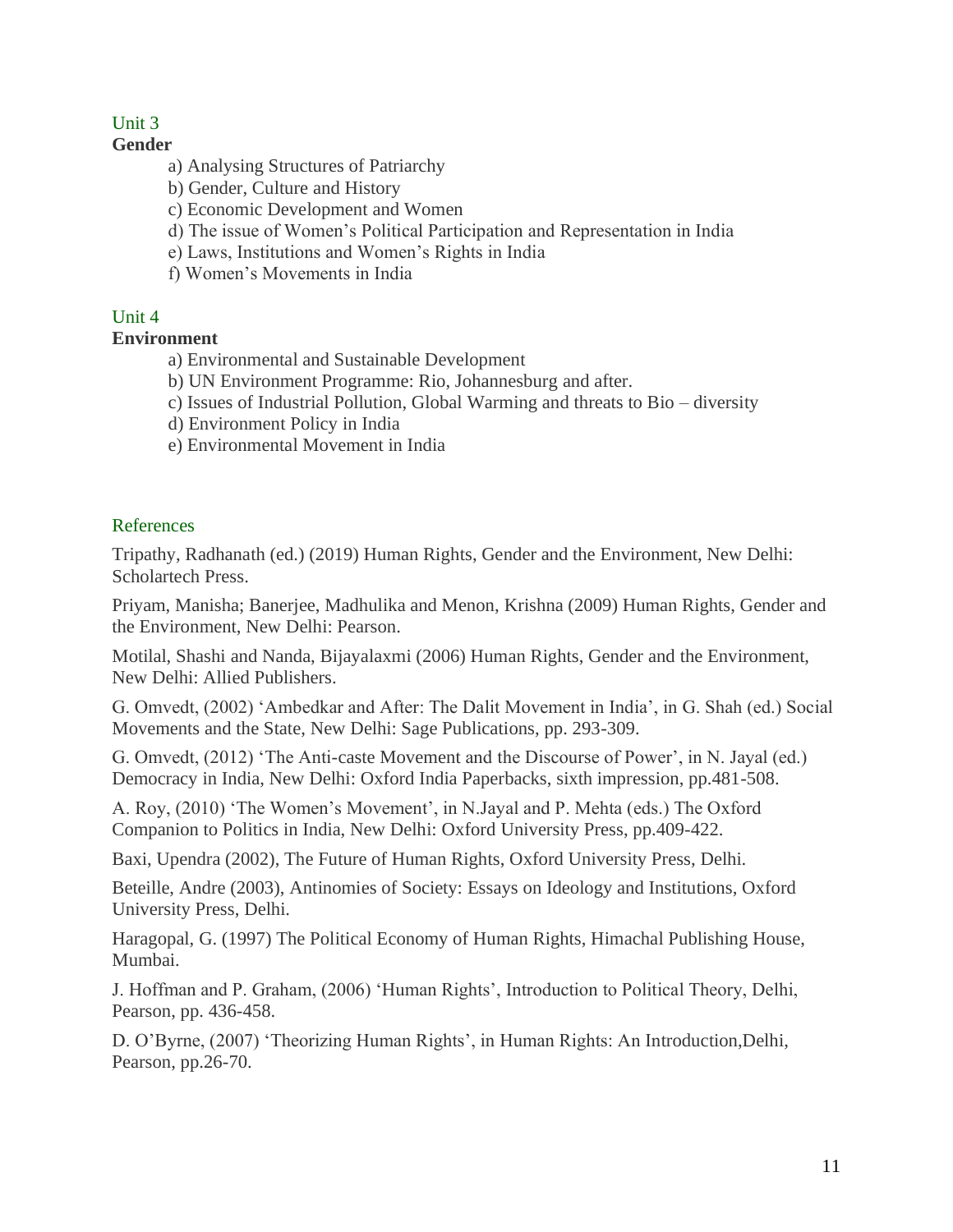J. Morsink, (1999) The Universal Declaration of Human Rights: Origins, Drafting and Intent, Philadelphia: University of Pensylvania Press, pp. Ix-xiv

M. Mohanty, (2002) 'The Changing Definition of Rights in India', in S. Patel, J. Bagchi, and K. Raj (eds.) Thinking Social Sciences in India: Essays in Honour of Alice Thorner Patel, New Delhi: Sage.

D. O'Byrne, (2007) 'Apartheid', in Human Rights: An Introduction, Delhi: Pearson, pp. 241- 262.

R. Wasserstorm, (2006), 'Racism, Sexism, and Preferential Treatment: An approach to the Topics', in R. Goodin and P. Pettit, Contemporary Political Philosophy: An Anthology, Oxford: Blackwell, pp-549-574

R. Wolfrum, (1998) 'Discrimination, Xenophobia and Racism' in J. Symonides, Human Rights: New Dimensions and Challenges, Aldershot, Ashgate/UNESCO, pp.181-198.

Geetha, V. (2002) Gender. Calcutta: Stree.

Menon, Nivedita (ed) (2000) Gender and Politics in India, Oxford University Press, Delhi. Patel, Sujata et al (eds) (2003) Gender and Caste: Issues in Contemporary Indian Feminism, Kali for Women, Delhi.

Shah, Nandita and Nandita Gandhi (1992) Issues at Stake: Theory and Practice in the Contemporary Women's Movement in India, Kali for Women, Delhi.

O. Kosambi, (2007) Crossing the Threshold, New Delhi: Permanent Black, pp. 3-10.

Menon, P. (2008) 'Power', in R. Bhargava and A. Acharya (eds), Political Theory: An Introduction, Delhi: Pearson.

Palriwala, R. (2008) 'Economics and Patriliny: Consumption and Authority within the Household' in M. John. (ed) Women's Studies in India, New Delhi: Penguin, pp. 414-423.

Chakravarti, U. (2003) Gendering Caste through a Feminist Len, Kolkata, Stree.

K. Kannabiran (2012) 'Rethinking the Constitutional Category of Sex', in Tools of Justice: Non-Discrimination and the Indian Constitution, New Delhi, Routledge, pp.425-443

N. Menon (2012) 'Desire', Seeing Like a Feminist, New Delhi: Zubaan/Penguin, pp. 91-146

MacKinnon, C. The Liberal State' from Towards a Feminist Theory of State, Available at <http://fair-use.org/catharine-mackinnon/toward-a-feminist-theory-of-the-state/chapter-8>

N. Menon (2008) 'Gender', in R. Bhargava and A. Acharya (eds), Political Theory: An Introduction, New Delhi: Pearson, pp. 224-233

T. Hussain, (1988) 'Sultana's Dream', in Sultana's Dream and Selections from the Secluded Ones – translated by Roushan Jahan, New York: The Feminist Press

Saheli Women's Centre, (2007) Talking Marriage, Caste and Community: Women's Voices from Within, New Delhi: monograph 114

Rowbotham, Shiela (1993) Women in Movements. New York and London: Routledge, Section I, pp. 27-74 and 178-218.

Agarwal, Anil and Sunita Narain (1991), Global Warming and Unequal World: A Case of Environmental Colonialism, Centre for Science and Environment, Delhi.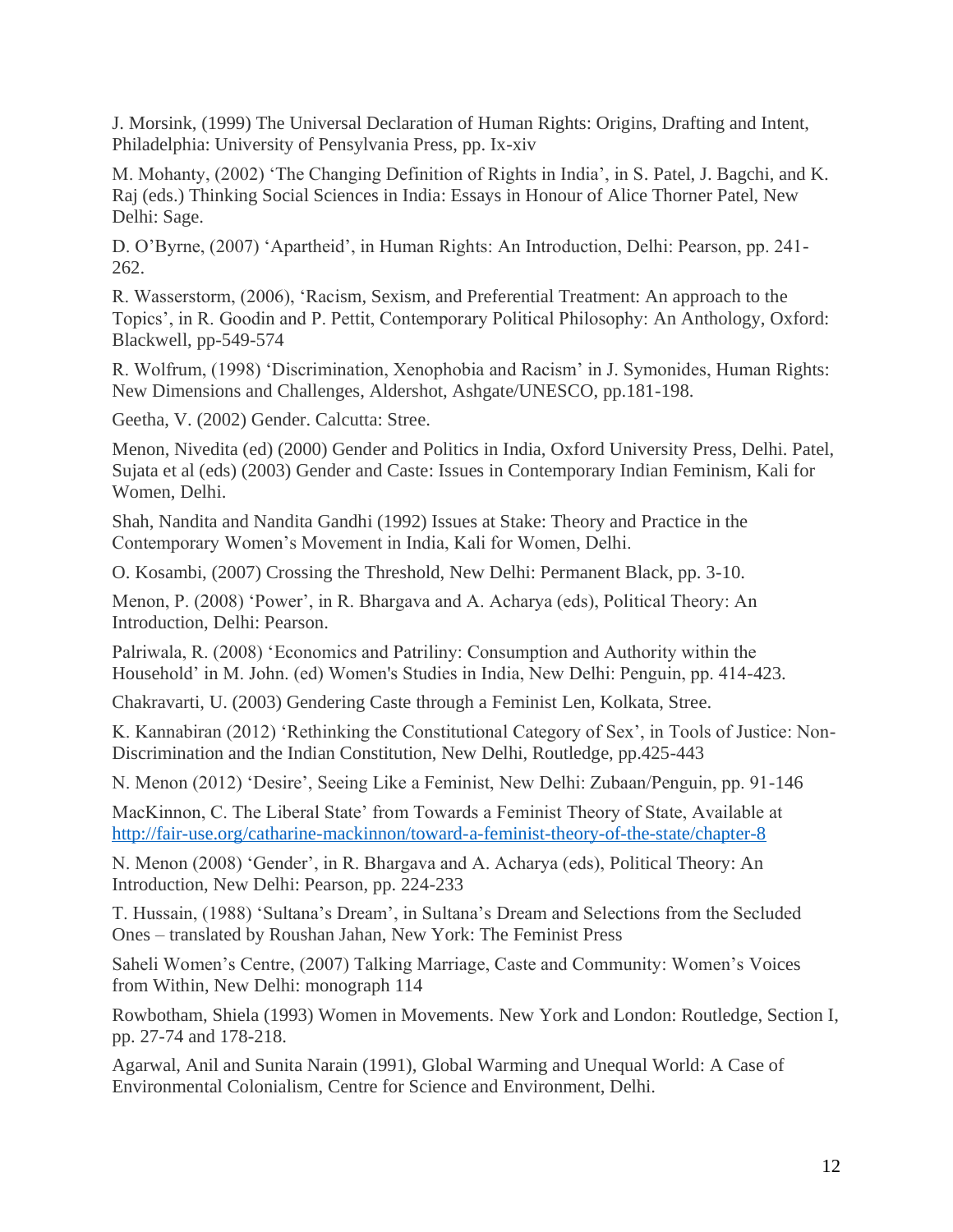Ghanshyam Shah, (1991) Social Movements in India, Sage Publications, Delhi.

Guha, Ramachandra and Madhav Gadgil, (1993) Environmental History of India, University of California Press, Berkeley.

J. Volger, (2011) 'Environmental Issues', in J. Baylis, S. Smith and P. Owens (eds.) Globalization of World Politics, New York: Oxford University Press, pp. 348-362.

Kothari, Ashish, "Development and Ecological Sustainability in India: Possibilities for the Post-2015 Framework" July 27, 2013 vol xlvii, no. 30. Economic & Political Weekly

Heywood, Andrew (2011) "Global Environmental Issues" in Andrew Heywood Global Politics,New York: Palgrave, pp 383 - 411

### Additional Resources:

SAHRDC (2006) 'Introduction to Human Rights'; 'Classification of Human Rights: An Overview of the First, Second, and Third Generational Rights', in Introducing Human Rights, New Delhi: Oxford University Press.

P. Bidwai, (2011) 'Durban: Road to Nowhere', in Economic and Political Weekly, Vol.46, No. 53, December, pp. 10-12.

Gadgil, Madhav and Guha, Ramachandra, "Ecological Conflicts and the Environmental Movement in India, Development and Change, Vol. 25 (1994), pp. 101-136.

Ray, U. (2013) 'Understanding Patriarchy', Available at [http://www.du.ac.in/fileadmin/DU/Academics/course\\_material/hrge\\_06.pdf](http://www.du.ac.in/fileadmin/DU/Academics/course_material/hrge_06.pdf)

### Teaching Learning Process

In this course the focus of the teaching-learning process would be to equip the students with theoretical and conceptual understanding of caste, gender, ethnicity, class, human rights, and environment. The teaching process would include a combination of different pedagogic tools like class lecture, class discussion, class presentations, group discussion and debates. The students will also learn through power-point presentations and film screening. The teaching-learning process would also focus on regular revision through different methods like holding quiz after the end of every unit, dividing the class into different groups based on different ideologies in the discipline and holding a free debate amongst them on different issues relevant for the course. Students will also be asked to do small write-ups on a question or a topic given to them based on their understanding of the problem/issue after completing every unit.

### Assessment Methods

Students will be assessed at different stages during the completion of this course. They will be assessed on the basis of their performance in group discussions after completion of every unit, class presentations and one assignment on a given topic.

### Keywords

Human Rights, Gender, Environment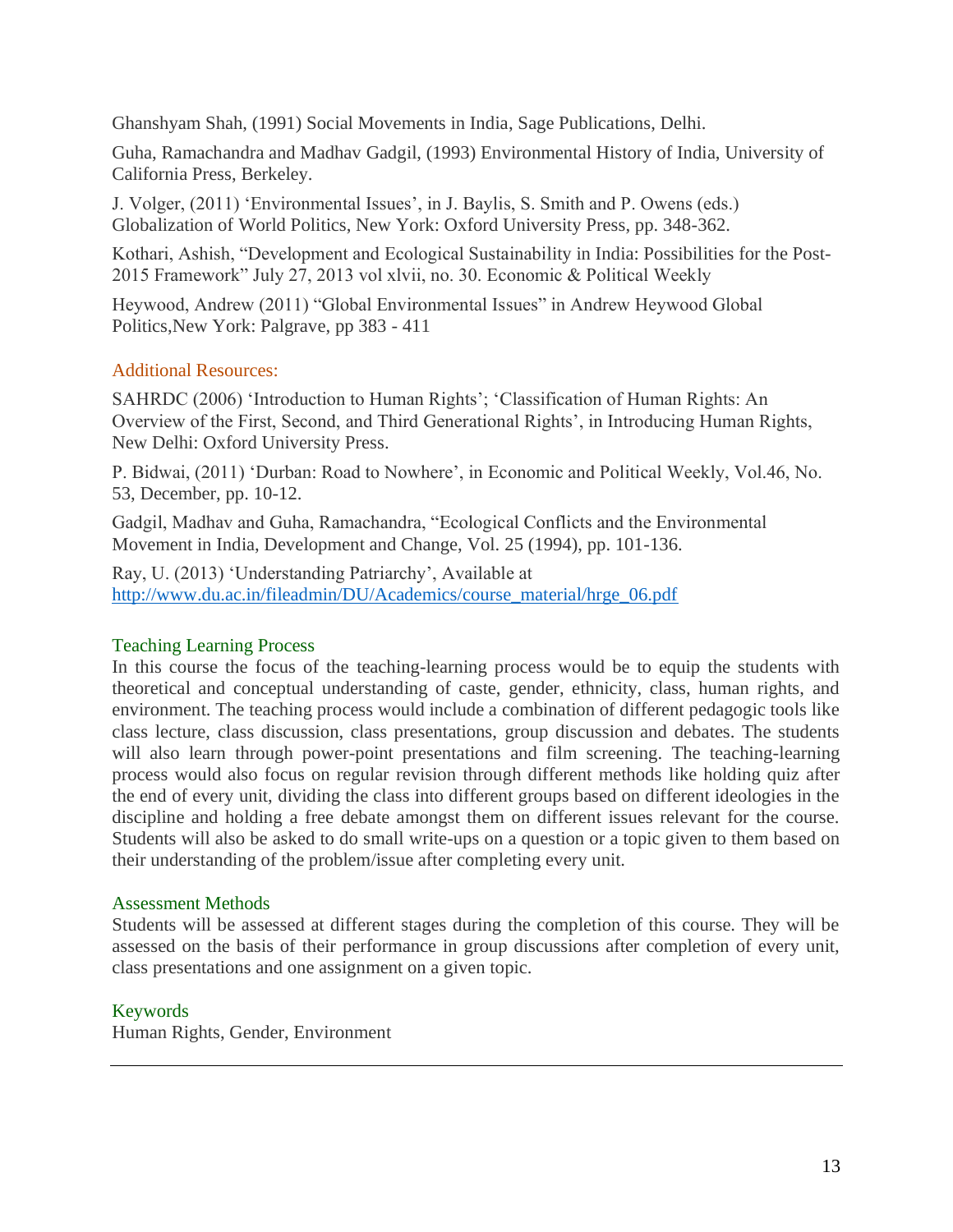### **AE4 - Conflict and Peace Building (62323601) AECC (Electives) - (AECCE) Credit:4**

### Course Objective

This course is designed to help build an understanding of a variety of conflict situations among students in a way that they can relate to them through their lived experiences. It's an interdisciplinary course that draws its insights from various branches of social sciences and seeks to provide a lively learning environment for teaching and training students how to bring about political and social transformations at the local, national and international levels. The course encourages the use of new information technologies and innovative ways of understanding these issues by teaching students skills of managing and resolving conflicts and building peace through techniques such as role‐play, simulations, street theatre, cinema and music on the one hand and by undertaking field visits, interacting with different segments of the civil society including those affected by conflicts as well as diplomats, journalists and experts, on the other.

### Course Learning Outcomes

- The course will enhance students' understanding on the meaning, nature and significance of peace, conflict management, conflict resolution and conflict transformation.
- The students will also learn the importance of resource sharing in the conflict zones.
- The paper will develop students' knowledge on ideological and socio-cultural dimensions of conflict at local, sub-national and international levels.
- Students will also learn about negotiation and mediation skill for conflict resolution through active listening, different tracks of diplomacy and Gandhian methods.

### Unit 1

### **Concepts (6 Lectures)**

- a. Understanding Conflict (Week 1)
- b. Conflict Management, Conflict Resolution and Conflict Transformation (Week 2)
- c. Peace Building: Meaning and Concept (Week 3)

### Unit 2

### **Dimensions of Conflict (6 Lectures)**

- a. Ideology (Week 4)
- b. Economic/Resource Sharing Conflicts (Week 5)
- c. Socio‐Cultural Conflicts (Ethnic, Religious, Gender‐based) (Week 6)

### Unit 3

### **Levels of Conflict (6 Lectures)**

- a. Local (Week 7)
- b. Sub‐National (Week 7)
- c. International (Week 8)

### Unit 4

### **Conflict Responses: Skills And Techniques (6 Lectures)**

- a. Negotiations: Trust Building (Week 9)
- b. Mediation: Skill Building; Active Listening (Week 10)
- c. Track I, Track II & Multi Track Diplomacy (Week 11)
- d. Gandhian Methods (Week 12)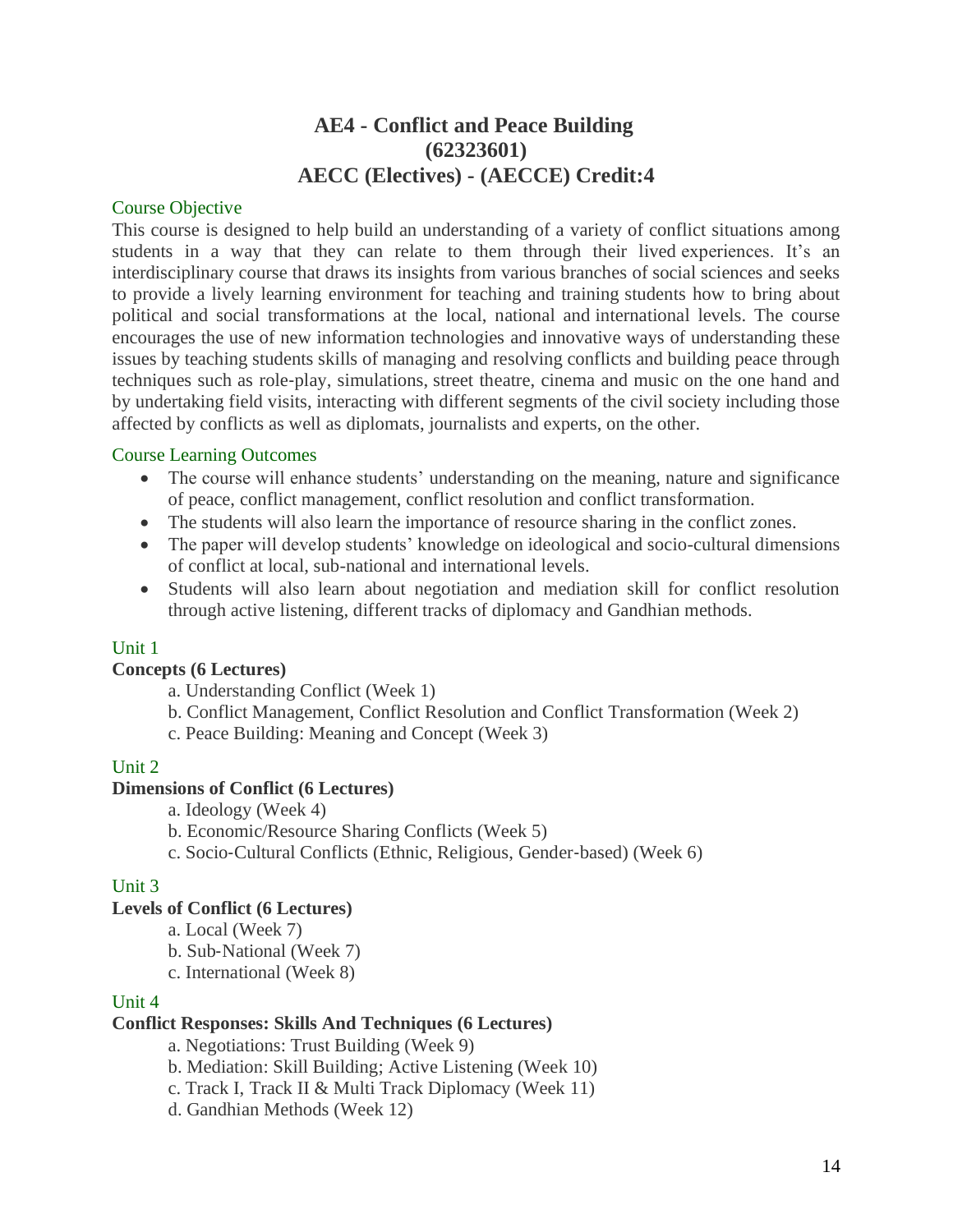### References

O. Ramsbotham, T. Woodhouse and H. Miall, (2011) 'Understanding Contemporary Conflict'in Contemporary Conflict Resolution, (Third Edition), Cambridge: Polity Press, pp. 94‐122.

W. Zartman, (1995) 'Dynamics and Constraints in Negotiations in Internal Conflicts', in William Zartman (ed.), Elusive Peace: Negotiating an End to Civil Wars, Washington: The Brookings Institute, pp. 3‐29.

C. Mitchell, (2002) 'Beyond Resolution: What Does Conflict Transformation Actually Transform?', in Peace and Conflict Studies, 9:1, May, pp.1‐23.

S. Ryan, (1990) 'Conflict Management and Conflict Resolution', in Terrorism and Political *Violence*, 2:1, pp. 54‐71.

M. Lund, (2001) 'A Toolbox for Responding to Conflicts and Building Peace', in L. Reychler and T. Paffenholz, eds., Peace‐Building: A Field Guide, Boulder: Lynne Rienner, pp. 16‐20.

L. Schirch, (2004) The Little Book Of Strategic Peacebuilding, London: Good Books.

R. Rubenstein, (2003) 'Sources', in S. Cheldelin, D. Druckman and L. Fast (eds.) Conflict: From *Analysis to Intervention*, London: Continuum, pp.55‐67.

P. Le Billon, (2009) 'Economic and Resource Causes of Conflicts', in J. Bercovitch, V. Kremenyuk and I. Zartman (eds.)The Sage Hand Book of Conflict Resolution, London: Sage Publications, pp. 210‐224.

S. Ayse Kadayifci‐Orellana, (2009) 'Ethno‐Religious Conflicts: Exploring the Role of Religion in Conflict Resolution', in J. Bercovitch, V. Kremenyuk and I. Zartman (eds.) The Sage Hand Book *of Conflict Resolution*, London: Sage Publications, pp. 264‐284.

D. Barash and C. Webel, (2009) Peace and Conflict Studies, London: Sage Publication, pp. 91‐117.

D. Sandole, (2003) 'Typology' in S. Cheldelin, D. Druckman and L. Fast (eds.) Conflict: From *Analysis to Intervention*, London: Continuum, pp.39‐54.

P. Wallenstein, (2007) Understanding Conflict Resolution (2nd ed.), London: Sage Publications.

H. Saunders, (1999) A Public Peace Process: Sustained Dialogue To Transform Racial and *Ethnic Conflicts,* Palgrave Macmillan: New York, pp. 1‐30.

N. Behera, 'Forging New Solidarities: Non‐official Dialogues', in M. Mekenkamp, P.Tongeren and H. van De Veen (eds.), Searching For Peace In Central And South Asia, London: Lynne Rienner Publishers, pp. 210‐236.

J Bercovitch, V. Kremenyuk, and I. Zartman (eds.), (2009) The Sage Hand Book of Conflict *Resolution*, London: Sage Publications.

M. Steger , (2001) 'Peacebuilding and Non‐Violence: Gandhi's Perspective on Power', in D. Christie, R. Wagner and D. Winter, (eds.), Peace, Conflict, and Violence: Peace Psychology for *the 21st Century Englewood Cliffs,* New Jersey: Prentice-Hall.

P. Wallensteen, (2012) 'Armed Conflicts', in Understanding Conflict Resolution, (Third Edition), London: Sage, pp. 13‐28.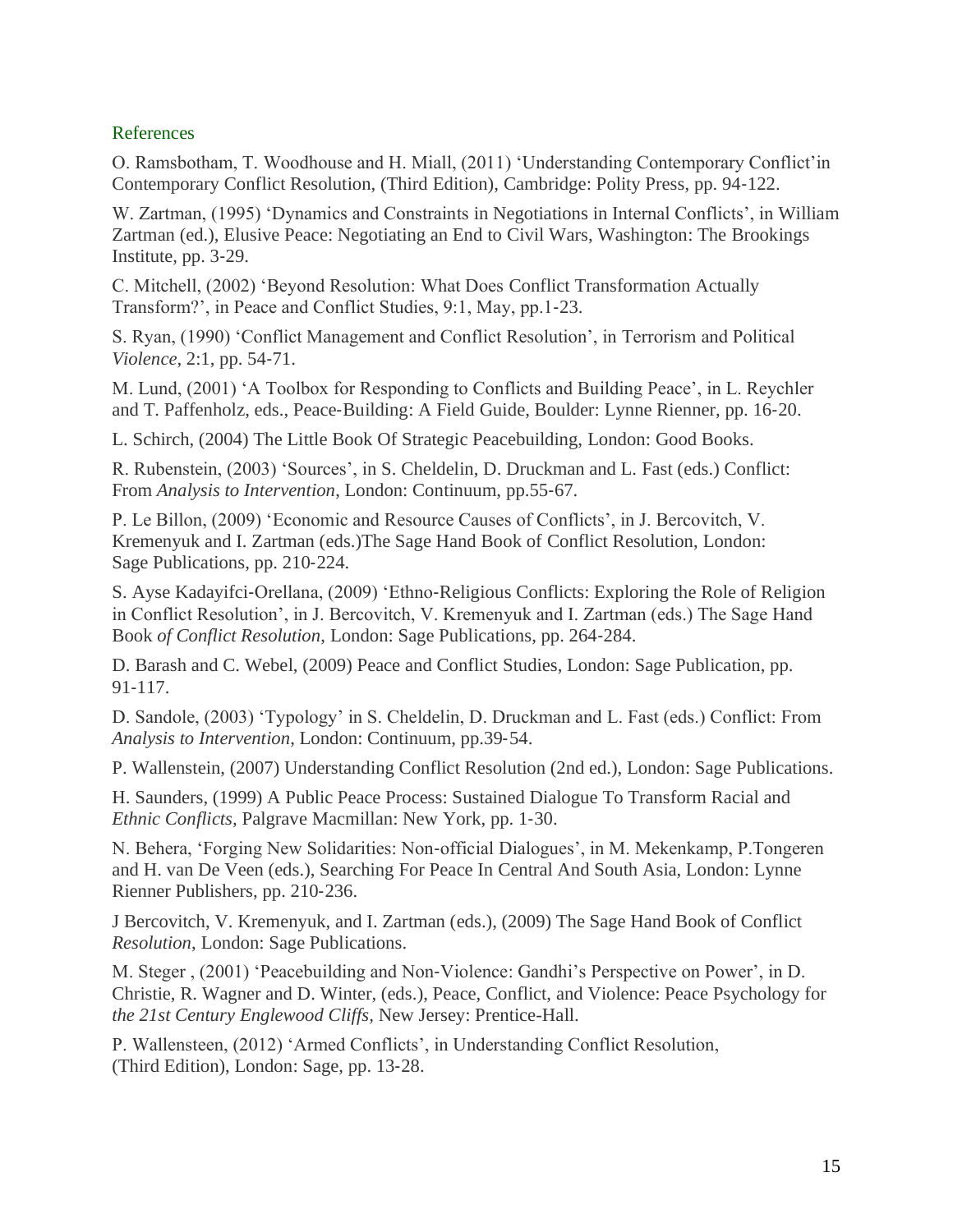J. Davies and E. Kaufman (eds.), (2003) Second Track/Citizens' Diplomacy: Concepts and *Techniques for Conflict Transformation*, Rowman & Littlefield: Maryland.

C. Webel and J. Galtung (eds.), (2007) The Handbook of Peace and Conflict Studies, London: Routledge.

J. Lederach, (2003) The Little Book of a Conflict Transformation, London: Good Books.

I. Doucet, (1996)Thinking About Conflict, Resource Pack for Conflict Transformation: International Alert.

S. Mason and M. Siegfried, (2010) Debriefing Mediators to Learn Their Experiences, Washington D.C: United States Institute of Peace.

I. Zartman and A. De Soto, (2010) Timing Mediation Initiatives, Washington D.C: United States Institute of Peace.

H. Burgess and G. Burgess, (2010) Conducting Track II, Washington D.C: United States Institute of Peace.

John Paul Lederach,The Journey Toward Reconciliation, London: Herald Press, 1999

Charles Lerche, "Peace Building Through Reconciliation," International Journal of Peace *Studies,* Vol. 5. No. 2, 2000. [http://www.gmu.edu/programs/icar/ijps/vol5\\_2/lerche.htm](http://www.gmu.edu/programs/icar/ijps/vol5_2/lerche.htm)

### Additional Resources:

#### **Classic Readings**

Galtung, Johan, The True Worlds: A Transnational Perspective, New York, Free Press, 1980, pp. 107-149.

Galtung, Johan. 1967. "Theories of Peace: A Synthetic Approach to Peace Thinking". International Peace Research Institute, Oslo.

Rummel, R.J. 1981. *Understanding Conflict and War,* Vol:5.Beverly Hills, CA: Sage Publications.

Gurr, Ted R. (1985), "On the Political Consequences of Scarcity and Economic Decline", *International Studies Quarterly*, 29 (1): 51-75.

### **Additional Readings**

A. Smith and D. Smock, (2010) Managing A Mediation Process, Washington D.C: United States Institute Of Peace.

### **Online Resources**

Conflict Resolution in Popular Art and Culture: The International Network of Peace Museums, at [www.mueseumsforpeace.org/,](http://www.mueseumsforpeace.org/) contains links to visit the websites of many of the world's peace museums.

[http://www.peacebuildinginitiative.org](http://www.peacebuildinginitiative.org/)

Theatre, peace and conflict at Theatre Without Borders, [www.theatrewithoutborders.com/peacebuilding](http://www.theatrewithoutborders.com/peacebuilding)